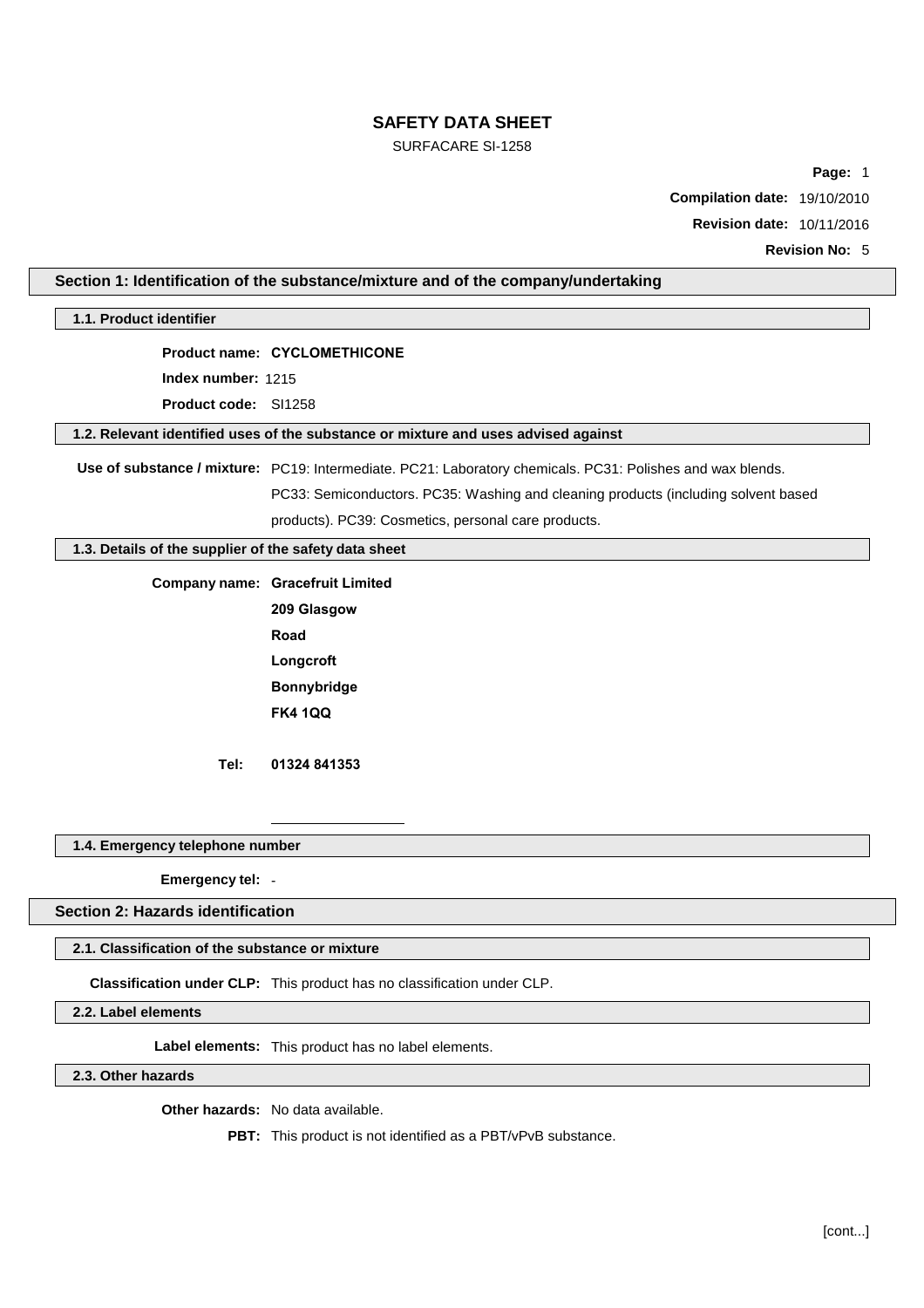## SURFACARE SI-1258

**Page:** 2

## **Section 3: Composition/information on ingredients**

## **3.2. Mixtures**

## **Non-classified ingredients:**

DECAMETHYLCYCLOPENTASILOXANE - REACH registered number(s): 01-2119511367-43-XXXX

| <b>EINECS</b>                                                                     | CAS      | PBT/WEL | CLP Classification | Percent |
|-----------------------------------------------------------------------------------|----------|---------|--------------------|---------|
| 208-764-9                                                                         | 541-02-6 |         |                    | >60%    |
| DODECAMETHYLCYCLOHEXASILOXANE - REACH registered number(s): 01-2119517435-42-XXXX |          |         |                    |         |
| 208-762-8                                                                         | 540-97-6 | -       |                    | 30-60%  |

**Section 4: First aid measures**

**4.1. Description of first aid measures**

**Skin contact:** Remove all contaminated clothes and footwear immediately unless stuck to skin. Wash immediately with plenty of soap and water. Consult a doctor.

**Eye contact:** Bathe the eye with running water for 15 minutes. Consult a doctor.

**Ingestion:** Do not induce vomiting. Wash out mouth with water. Consult a doctor.

**Inhalation:** Remove casualty from exposure ensuring one's own safety whilst doing so. Consult a

doctor.

#### **4.2. Most important symptoms and effects, both acute and delayed**

**Skin contact:** There may be mild irritation at the site of contact.

**Eye contact:** There may be irritation and redness.

**Ingestion:** There may be soreness and redness of the mouth and throat.

**Inhalation:** There may be irritation of the throat with a feeling of tightness in the chest.

**Delayed / immediate effects:** No data available.

**4.3. Indication of any immediate medical attention and special treatment needed**

**Immediate / special treatment:** Show this safety data sheet to the doctor in attendance.

## **Section 5: Fire-fighting measures**

#### **5.1. Extinguishing media**

**Extinguishing media:** Alcohol resistant foam. Carbon dioxide. Dry chemical powder. Water spray.

#### **5.2. Special hazards arising from the substance or mixture**

**Exposure hazards:** In combustion emits toxic fumes of carbon dioxide / carbon monoxide.

### **5.3. Advice for fire-fighters**

**Advice for fire-fighters:** Wear self-contained breathing apparatus. Wear protective clothing to prevent contact with skin and eyes.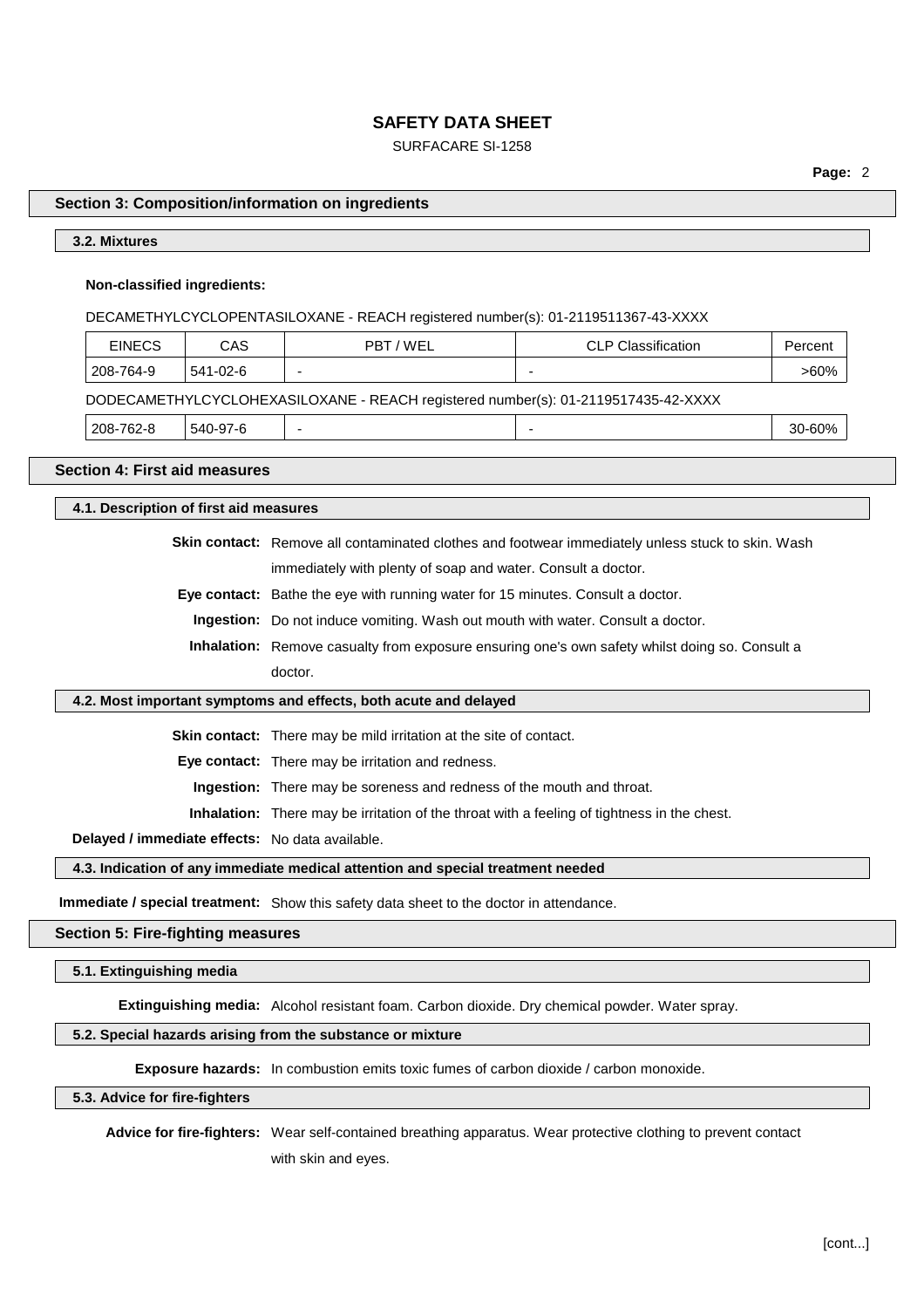## SURFACARE SI-1258

### **Section 6: Accidental release measures**

### **6.1. Personal precautions, protective equipment and emergency procedures**

**Personal precautions:** Mark out the contaminated area with signs and prevent access to unauthorised

personnel. Turn leaking containers leak-side up to prevent the escape of liquid.

## **6.2. Environmental precautions**

**Environmental precautions:** Contain the spillage using bunding. Do not discharge into drains or rivers.

## **6.3. Methods and material for containment and cleaning up**

**Clean-up procedures:** Absorb into dry earth or sand. Transfer to a closable, labelled salvage container for disposal by an appropriate method. Wash the spillage site with large amounts of water.

### **6.4. Reference to other sections**

**Reference to other sections:** Refer to section 8 of SDS. Refer to section 13 of SDS.

### **Section 7: Handling and storage**

### **7.1. Precautions for safe handling**

**Handling requirements:** Ensure there is sufficient ventilation of the area. Avoid the formation or spread of mists in the air.

#### **7.2. Conditions for safe storage, including any incompatibilities**

**Storage conditions:** Store in a cool, well ventilated area. Keep container tightly closed.

**Suitable packaging:** Must only be kept in original packaging.

### **7.3. Specific end use(s)**

**Specific end use(s):** No data available.

## **Section 8: Exposure controls/personal protection**

**8.1. Control parameters**

**Workplace exposure limits:** No data available.

**DNEL/PNEC Values**

**DNEL / PNEC** No data available.

## **8.2. Exposure controls**

**Engineering measures:** Ensure there is sufficient ventilation of the area. **Respiratory protection:** Self-contained breathing apparatus must be available in case of emergency. **Hand protection:** Protective gloves. **Eye protection:** Safety glasses. Ensure eye bath is to hand. **Skin protection:** Protective clothing. **Environmental:** No special requirement.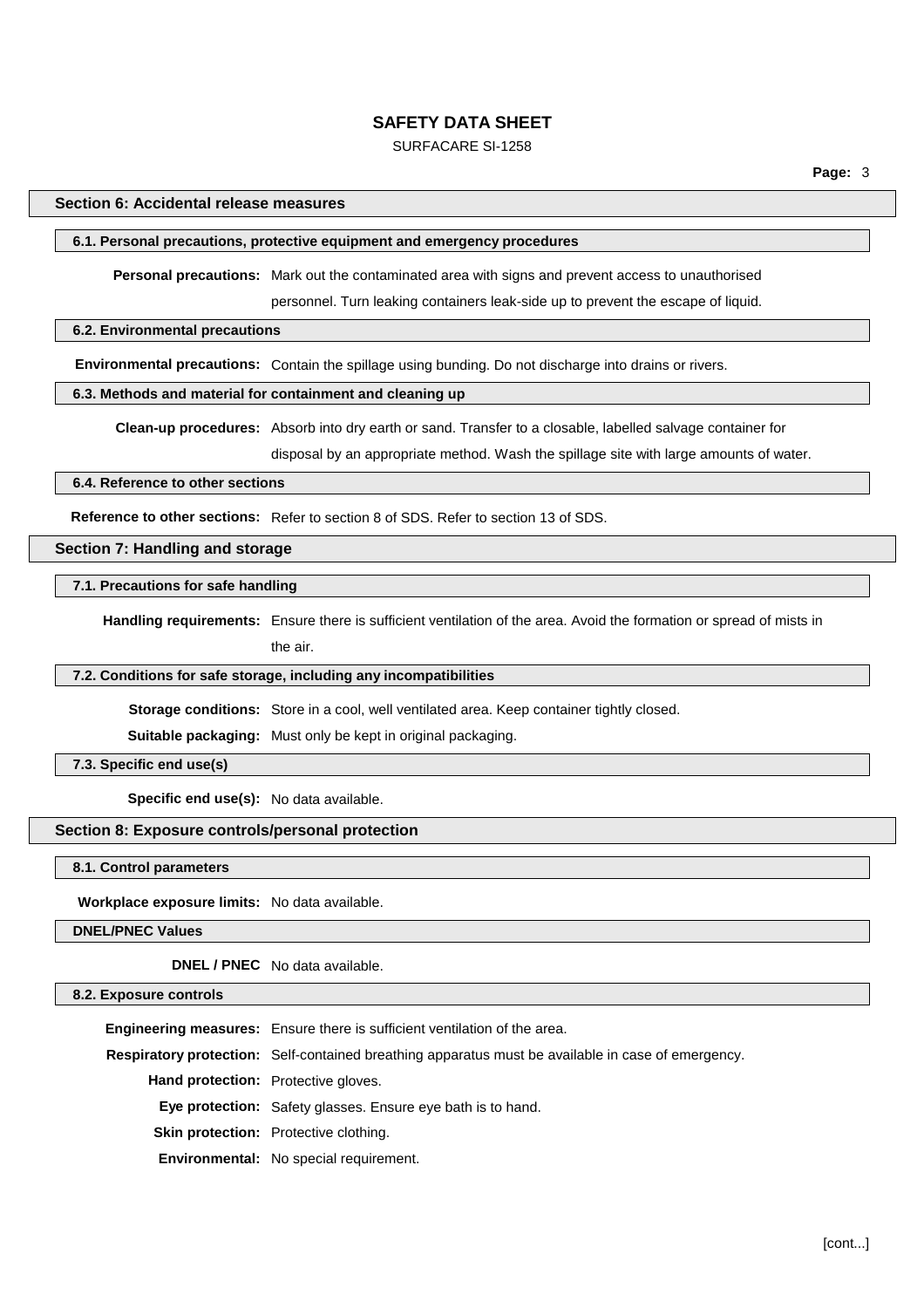## SURFACARE SI-1258

**Page:** 4

## **Section 9: Physical and chemical properties**

| 9.1. Information on basic physical and chemical properties |                                    |                                |  |
|------------------------------------------------------------|------------------------------------|--------------------------------|--|
| <b>State: Liquid</b>                                       |                                    |                                |  |
|                                                            | <b>Colour: Colourless</b>          |                                |  |
|                                                            | <b>Odour:</b> Characteristic odour |                                |  |
| <b>Solubility in water:</b> Insoluble                      |                                    |                                |  |
| Kinematic viscosity: $~5$ mPa.s                            |                                    |                                |  |
| Boiling point/range $^{\circ}$ C: ~216 (1013 hPa)          |                                    | Melting point/range°C: -60     |  |
| <b>Flash point °C:</b> $\sim 83$                           |                                    | Autoflammability°C: $\sim$ 380 |  |
| Vapour pressure: 0.08 hPa (20°C)                           |                                    | Relative density: 0.96 (20°C)  |  |

**9.2. Other information**

**Other information:** Not applicable.

# **Section 10: Stability and reactivity**

**10.1. Reactivity**

**Reactivity:** No data available.

**10.2. Chemical stability**

**Chemical stability:** No data available.

## **10.3. Possibility of hazardous reactions**

**Hazardous reactions:** No data available.

**10.4. Conditions to avoid**

**Conditions to avoid:** Heat.

**10.5. Incompatible materials**

**Materials to avoid:** Oxidising agents. Strong acids. Strong bases.

## **10.6. Hazardous decomposition products**

**Haz. decomp. products:** In combustion emits toxic fumes.

**Section 11: Toxicological information**

**11.1. Information on toxicological effects**

### **Toxicity values:**

| Route    | <b>Species</b> | $\tau_{\mathsf{est}}$ | Value | Units        |
|----------|----------------|-----------------------|-------|--------------|
| 'VAPOURS | <b>RAT</b>     | 1H LC50               | >6722 | mq/l         |
| ' ORAL   | <b>RAT</b>     | LD50                  | >5000 | $\mid$ mg/kg |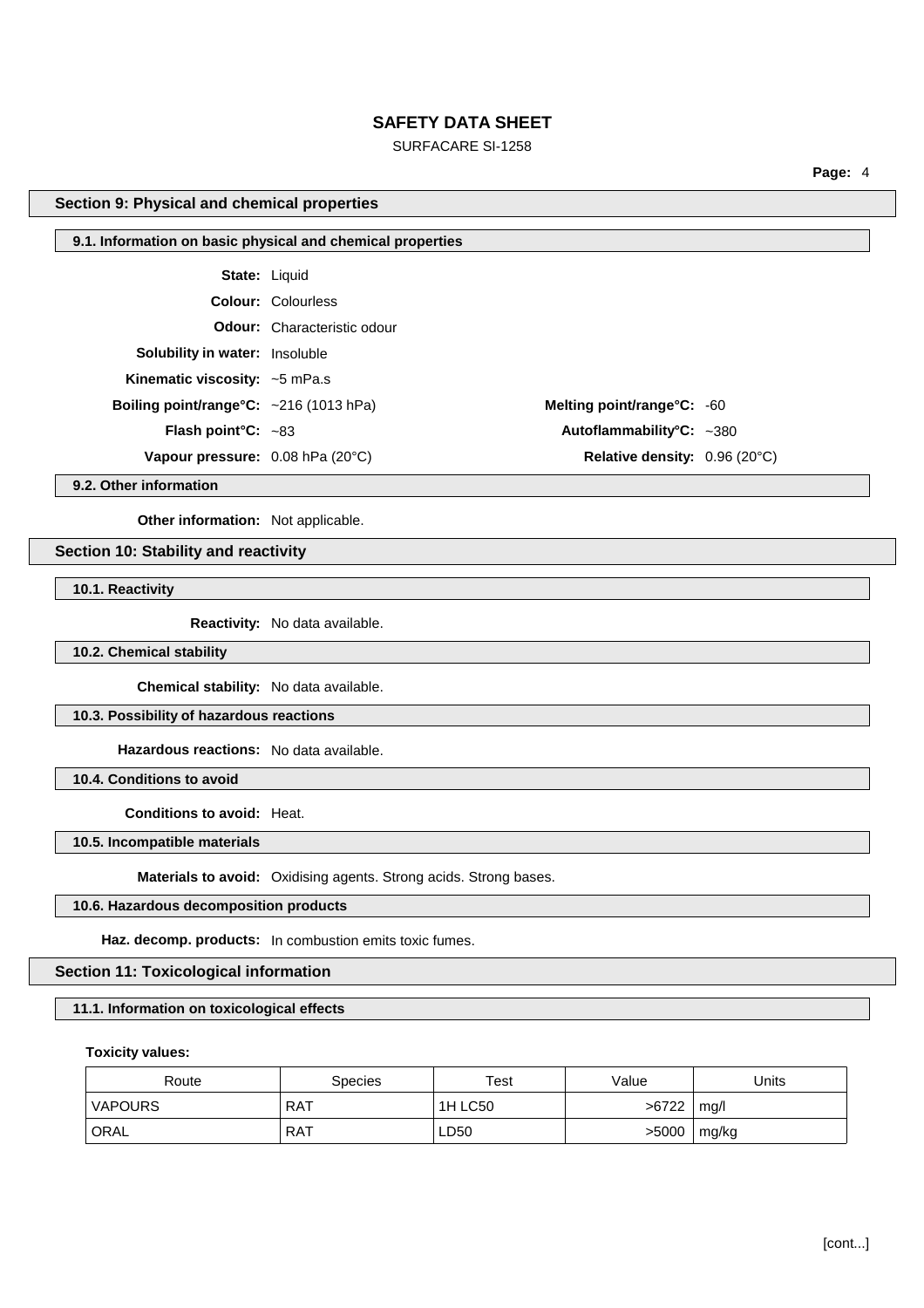## SURFACARE SI-1258

**Page:** 5

## **Excluded hazards for substance:**

| Hazard                         | Route | <b>Basis</b>          |
|--------------------------------|-------|-----------------------|
| Acute toxicity (ac. tox. 4)    |       | No hazard: calculated |
| Acute toxicity (ac. tox. 3)    |       | No hazard: calculated |
| Acute toxicity (ac. tox. 2)    |       | No hazard: calculated |
| Acute toxicity (ac. tox. 1)    |       | No hazard: calculated |
| Skin corrosion/irritation      |       | No hazard: calculated |
| Serious eye damage/irritation  |       | No hazard: calculated |
| Respiratory/skin sensitisation |       | No hazard: calculated |
| Germ cell mutagenicity         |       | No hazard: calculated |
| Carcinogenicity                |       | No hazard: calculated |
| Reproductive toxicity          |       | No hazard: calculated |
| STOT-single exposure           |       | No hazard: calculated |
| STOT-repeated exposure         |       | No hazard: calculated |
| Aspiration hazard              |       | No hazard: calculated |

#### **Symptoms / routes of exposure**

**Skin contact:** There may be mild irritation at the site of contact.

**Eye contact:** There may be irritation and redness.

**Ingestion:** There may be soreness and redness of the mouth and throat.

**Inhalation:** There may be irritation of the throat with a feeling of tightness in the chest.

**Delayed / immediate effects:** No data available.

**Other information:** Not applicable.

## **Section 12: Ecological information**

**12.1. Toxicity**

**Ecotoxicity values:** No data available.

## **12.2. Persistence and degradability**

**Persistence and degradability:** No data available.

**12.3. Bioaccumulative potential**

**Bioaccumulative potential:** No data available.

**12.4. Mobility in soil**

**Mobility:** No data available.

## **12.5. Results of PBT and vPvB assessment**

**PBT identification:** This product is not identified as a PBT/vPvB substance.

**12.6. Other adverse effects**

**Other adverse effects:** No data available.